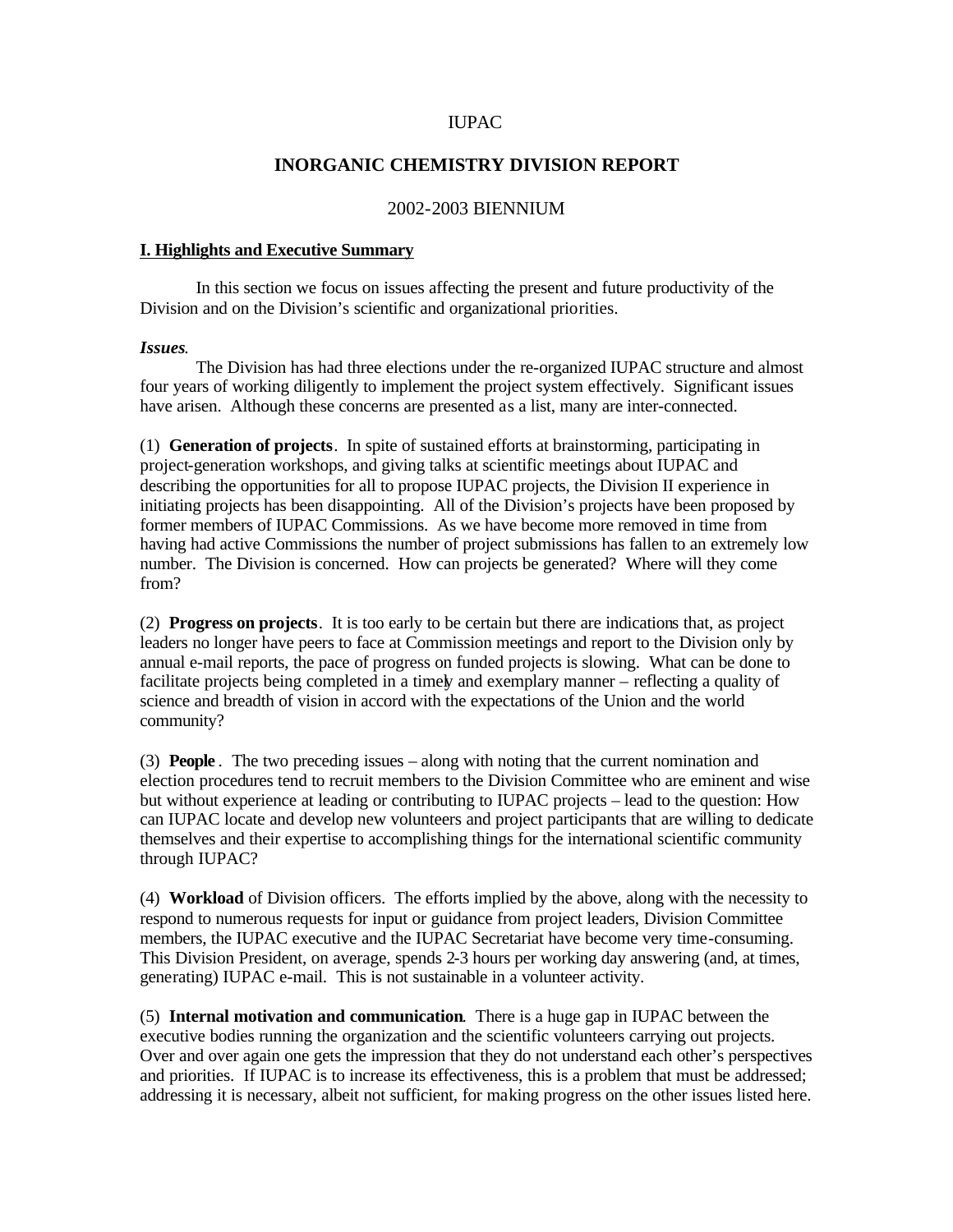(6) **E-mail communication and the "reward" structure**. The concerns described in 2, 4, and 5 above lead one to wonder if having the organization depend as much as it does on e-mail communication, without face-to-face communication, team-building, and interpersonal relations and rewards, is effective for an international organization that depends upon motivating volunteers.

(7) **Support of the continuing IUPAC efforts in isotopic abundances and atomic weights** and of the core activities of Commission II.1. After much internal examination the Division concluded three years ago, and Council concurred at Brisbane, that IUPAC's activities in isotopic abundances and atomic weights require a Commission to provide the necessary continuity and expertise in this core undertaking. The Division initially thought that the activities of the Commission could be funded purely by projects. However, our experience during the past two years has been that, in addition to carrying on projects, the Commission has to meet to plan and review activities – at least biennially and perhaps annually. Project funds do not lend themselves to supporting these meetings and the Project Committee, given its charge, does not see support of Commission meetings as part of its task. This leaves the question: How can we fund meetings of Commission II.1?

(8) **Communication with the inorganic chemistry and materials chemistry communities**. It is clear that if IUPAC is to meet the needs of the world chemistry community this Division, like the others, has to find and utilize effective ways to communicate with the international inorganic chemistry community – to speak to them and, just as importantly, to hear from them. The need and goal are clear. The method is not so obvious considering the limitations of both funding and of the time available to devote to this by an already over-burdened group of Division officers.

## *Priorities and status*.

The Inorganic Chemistry Division, reflecting the breadth of inorganic chemistry, is concerned with chemical elements, molecular compounds, and solid materials. As part of the reorganization of the Union and the self-assessment that accompanied that re-organization, the membership, structure, and priorities of the Division Committee reflect and address those disparate elements of inorganic chemistry. In addressing these areas, the Division attempts to ensure appropriate representation of expertise on the Division Committee and oversees its projects using three coordinating groups, one each for elements, molecules, and materials. Priorities and status in each area are as follows.

**Elements**. This work falls into two areas, both of which are long-standing, highly visible, IUPAC activities, and both of which remain high priorities for the Division.

(a) The **naming of new elements**. The Division has coordinated the interaction of the Union with the IUPAC-IUPAP Joint Working Party charged with vetting the discovery of new elements, and has responsibility for soliciting from the discoverers, and then recommending, a name for new elements whose discovery or synthesis has been confirmed by the IUPAC-IUPAP JWP. This Council will have opportunity to approve the Division's recommendation that element 110 be named darmstadtium with symbol Ds. In addition the JWP has issued a recent report confirming the discovery of element 111 by the GSI Laboratory in Darmstadt and the Division will shortly begin communicating with the scientific leaders of that effort on a name for element 111. An "IUPAC Periodic Table" reflecting these recommendations, along with all past IUPAC recommendations on its format and the most recent set of IUPAC atomic weights, has been prepared and will be posted prominently on the IUPAC web site.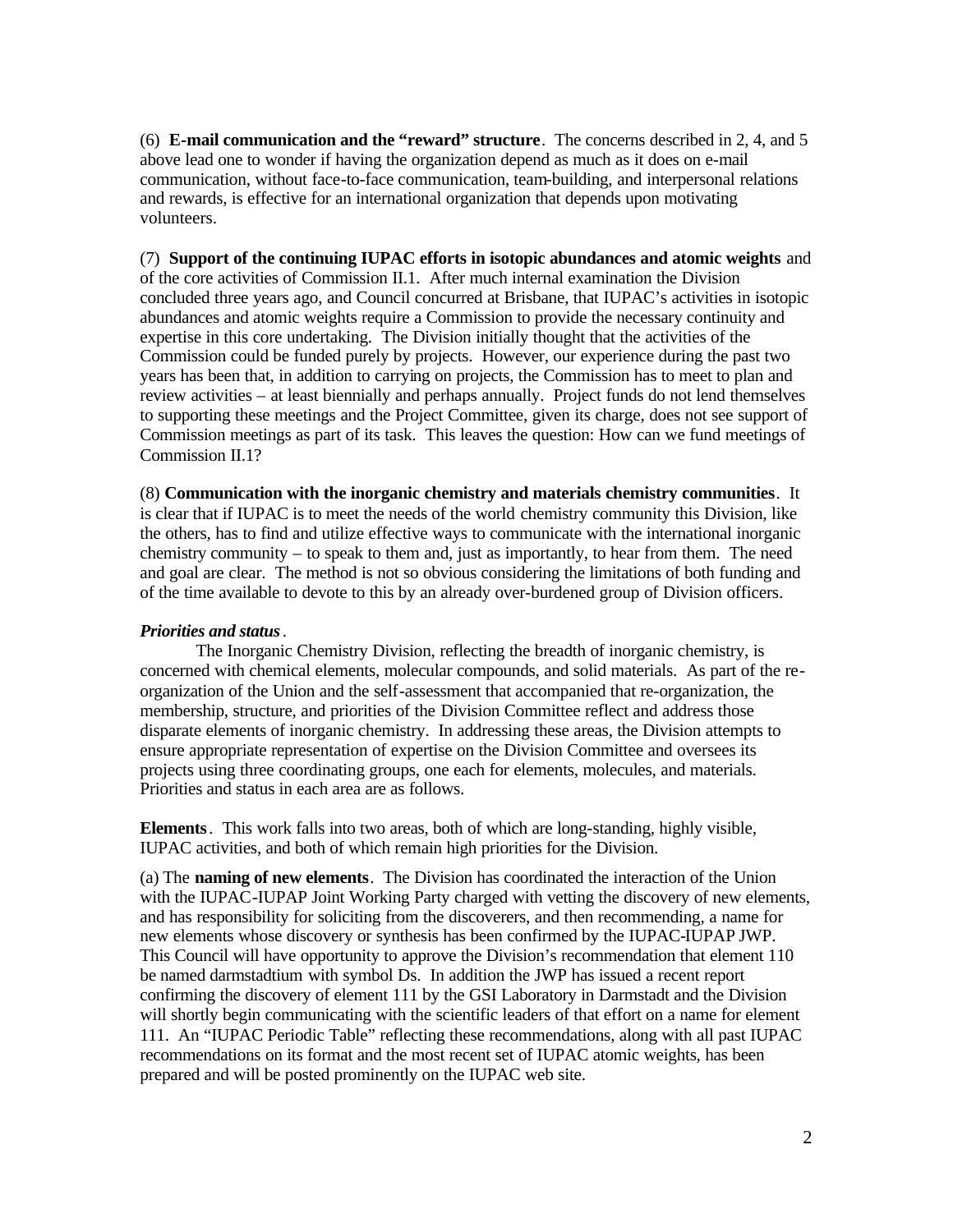(b) **Isotopic abundances and** a**tomic weights**. The Division's priority in this area is to support and nurture the activities of Commission II.1 and its subcommittees. Recent accomplishments include changes in the standard atomic weights of the chemical elements zinc, krypton, molybdenum, and dysprosium at Brisbane and a number of accomplishments and publications described in more detail elsewhere in this report.

**Molecules**. Historically, the bulk of IUPAC's efforts in this central area of inorganic chemistry have been connected with nomenclature. Those efforts have been moved to Division VIII and Division II is attempting, successfully, to contribute to and coordinate with the inorganic nomenclature activities in the Chemical Nomenclature and Structure Representation Division, in part by appointing a Division VIII TM as an AM in Division II. In addition, the Division is making a major effort to recruit outstanding molecular inorganic chemists to the Division Committee and to encourage those members to foster and generate proposals in this area.

**Materials**. Materials chemistry is an important and growing area of chemistry that involves *all* classical chemical disciplines. The Inorganic Chemistry Division is trying to foster and coordinate the growth and focus of IUPAC efforts in this area by leading the IUPAC Materials Initiative. The first organizational step has been formation of a Materials Chemistry Subcommittee with membership from Divisions I, II, IV, and V, and interest expressed by several other Divisions. The near-term activities of this subcommittee, which meets during the Ottawa General Assembly, are to canvas the international materials community to ascertain interest and ideas for materials chemistry in IUPAC and to develop an expanded portfolio of new proje cts to add to the half-dozen or so existing IUPAC projects in materials chemistry. The long-term vision is for IUPAC to form a strong new Materials Chemistry Division. In addition to leading the Materials Initiative, Division II coordinates and oversees two prominent series of conferences in the materials area, the Workshops on Advanced Materials and the Conferences on High Temperature Materials Chemistry. The 11th conference in this latter series met very successfully in Tokyo, Japan in May 2003, the first time this conference has been held in Asia.

# **II. Division Activities 2002-2003 in the Framework of the IUPAC Strategic Plan**

1. *IUPAC will provide leadership as a worldwide scientific organization that objectively addresses global issues involving the chemical sciences*.

Three high-priority Division II activities address this strategic goal:

(a) The Division coordinates assessment of whether a new element has been discovered and over-sees the process of selecting a suitable name for that new element. Currently this involves the naming of element 110 and initiation of the process to name element 111 following review and publication of the latest report from the IUPAC-IUPAP Joint Working Party.

(b) For several decades, the Commission on Isotopic Abundances and Atomic Weights has met biennially to review the atomic weights of all the chemical elements and biennially has published a revised Table of Standard Atomic Weights, documenting justifications for changes. About every two decades, the Commission publishes a review of the changes and variations that have been recognized in the values and uncertainties of atomic weights on an element-by-element basis. This document was last published in 1985. Thus, in 1999 J. de Laeter agreed to lead a team to prepare and publish "The Atomic Weights Of The Elements: Review 2000." This technical report is in press and will be published in *Pure and Applied Chemistry* in 2003. The report includes an updated Table of Isotopic Compositions of the Elements. The Commission is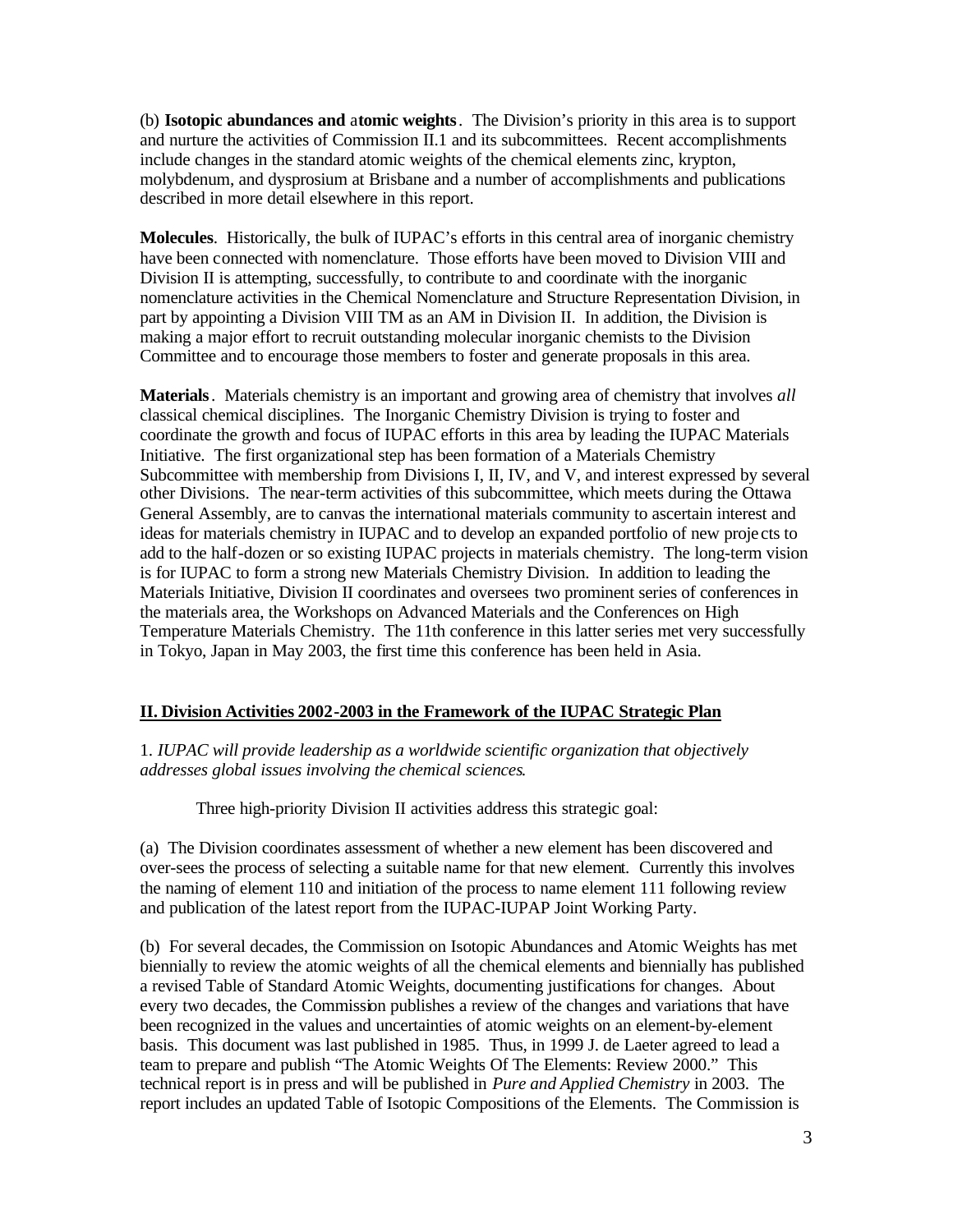active, more or less continuously, in assessing atomic weights as new data are found and in evaluating the effects of isotope abundance variations of elements upon their standard atomic weights and atomic -weight uncertainties.

(c) Division II through the Materials Initiative and associated conferences – the Workshops on Advanced Materials and the High Temperature Materials Chemistry Conferences – is assisting the chemistry community in advancing this key field in cooperation with other disciplines.

2. *IUPAC will facilitate the advancement of research in the chemical sciences through the tools that it provides for international standardization and scientific discussion*.

Many Division II projects address this goal.

(a) Cf. discussion of the activities on the Commission on Isotopic Abundances and Atomic Weights under Goal 1.

(b) Project No. 1999-049-1-200, "Thermodynamic characterization of high-temperature superconductors in the yttrium-barium-copper-oxygen system."

(c) Project No. 2000-002-2-100, "Standardization of methods for the characterization of inorganic membranes" with Division I.

(d) Project No. 2000-007-1-400, "Glossary of terms relating to polymeric gels and networks, hybrid inorganic polymeric materials and the processing thereof" with Division IV.

(e) Project No. 2000-022-1-200, "Characterization of carbon materials."

(f) Project No. 2001-015-1, "Standard potentials of radicals" with Division I.

(g) Project No. 2001-019-1, "Guidelines for mass spectrometric isotope ratio measurements."

(h) Project No. 2001-031-1, "Alignment of nomenclature in areas of overlap between the preferred names for organic nomenclature and the revision of the nomenclature of inorganic chemistry" with Division VIII.

(i) Project No. 2003-006-1-100, "NMR Chemical Shifts: Updated Conventions" with Division I.

3. *IUPAC will assist chemistry-related industry in its contribution to sustainable development, wealth creation, and improvement in the quality of life*.

The Materials Initiative and associated IUPAC conferences, described in the Highlight section and under Goal 1 above, address this goal. This is particularly true of the High Temperature Materials Chemistry conferences which have become the premier international venue for bringing together basic and applied researchers concerned with materials prepared or utilized at high temperatures.

4. *IUPAC will foster communication among individual chemists and scientific organizations, with special emphasis on the needs of chemists in developing countries*.

Two education projects described under Goal 5 – experiments for solid state and materials chemistry and syllabus suggestions for the teaching of high temperature materials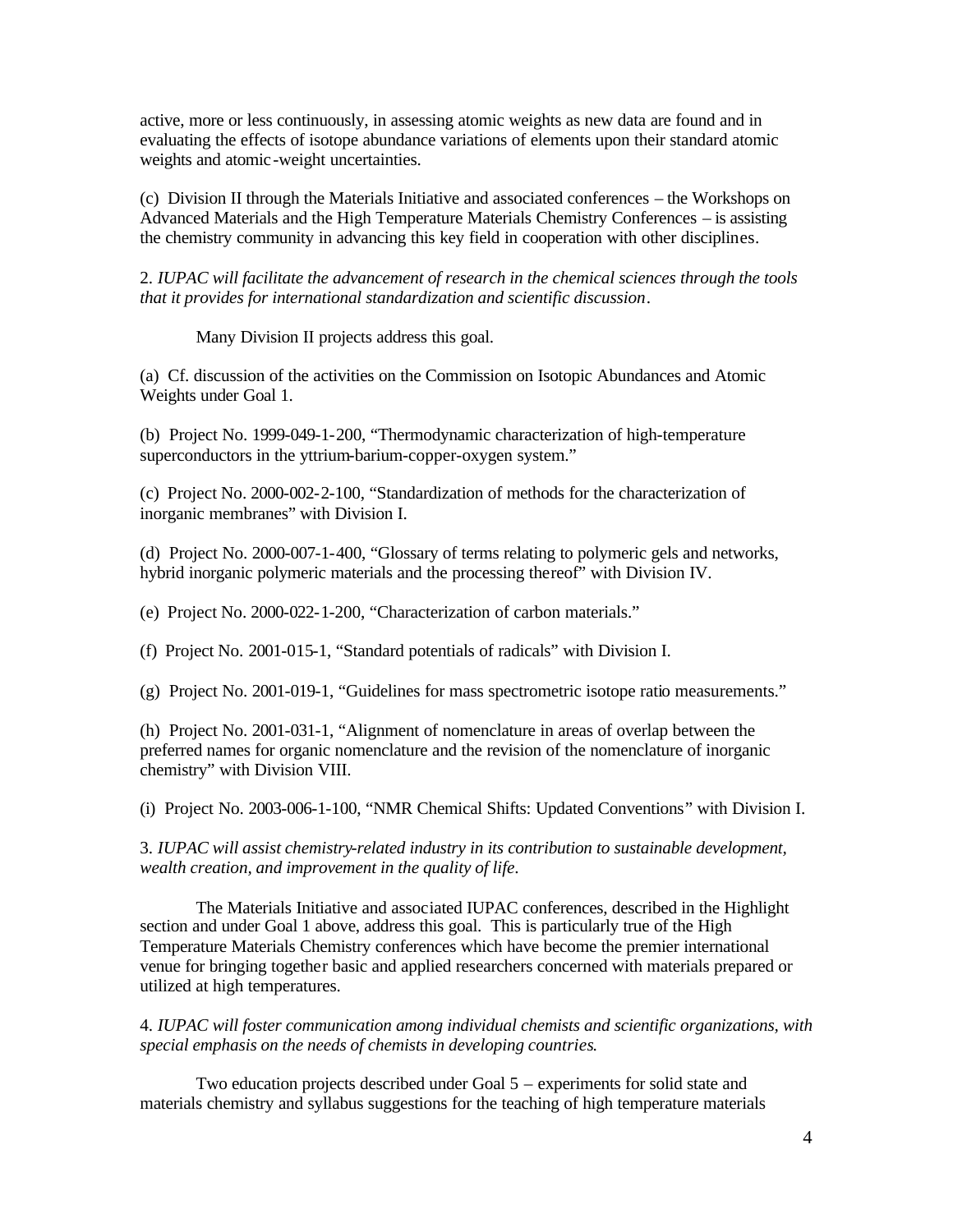chemistry – along with the Workshops on Advanced Materials, the most recent of which was held in India, are particularly pertinent to helping chemists in less advanced or developing countries.

5. *IUPAC will utilize its global perspective and network to contribute to the enhancement of chemistry education, the career development of young chemical scientists, and the public appreciation of chemistry*.

Three division II activities address this goal:

(a) The Division is preparing and will post on the IUPAC web site an IUPAC Periodic table that consolidates IUPAC recommendations for element names and symbols, atomic weights, and format of the periodic table itself.

(b) Project No. 2000-020-2-200, "Collecting, testing and dissemination of experiments in solid state and materials chemistry."

(c) Project No. 2000-024-1, "Teaching high temperature materials chemistry at university."

6. *IUPAC will broaden its national membership base and will seek the maximum feasible diversity in membership of IUPAC bodies in terms of geography, gender, and age*.

This has been a guiding principle in the process of soliciting nominations for the Division II Committee.

## **III. Additional Information**

Division II has 14 on-going funded projects, tabulated in the next section of this report. Of these, 5 are joint with other IUPAC Divisions, 4 are under the auspices of the Commission on Isotopic Abundances and Atomic weights, and 6 are part of the Materials Initiative.

> Gerd M. Rosenblatt Berkeley, California July 2003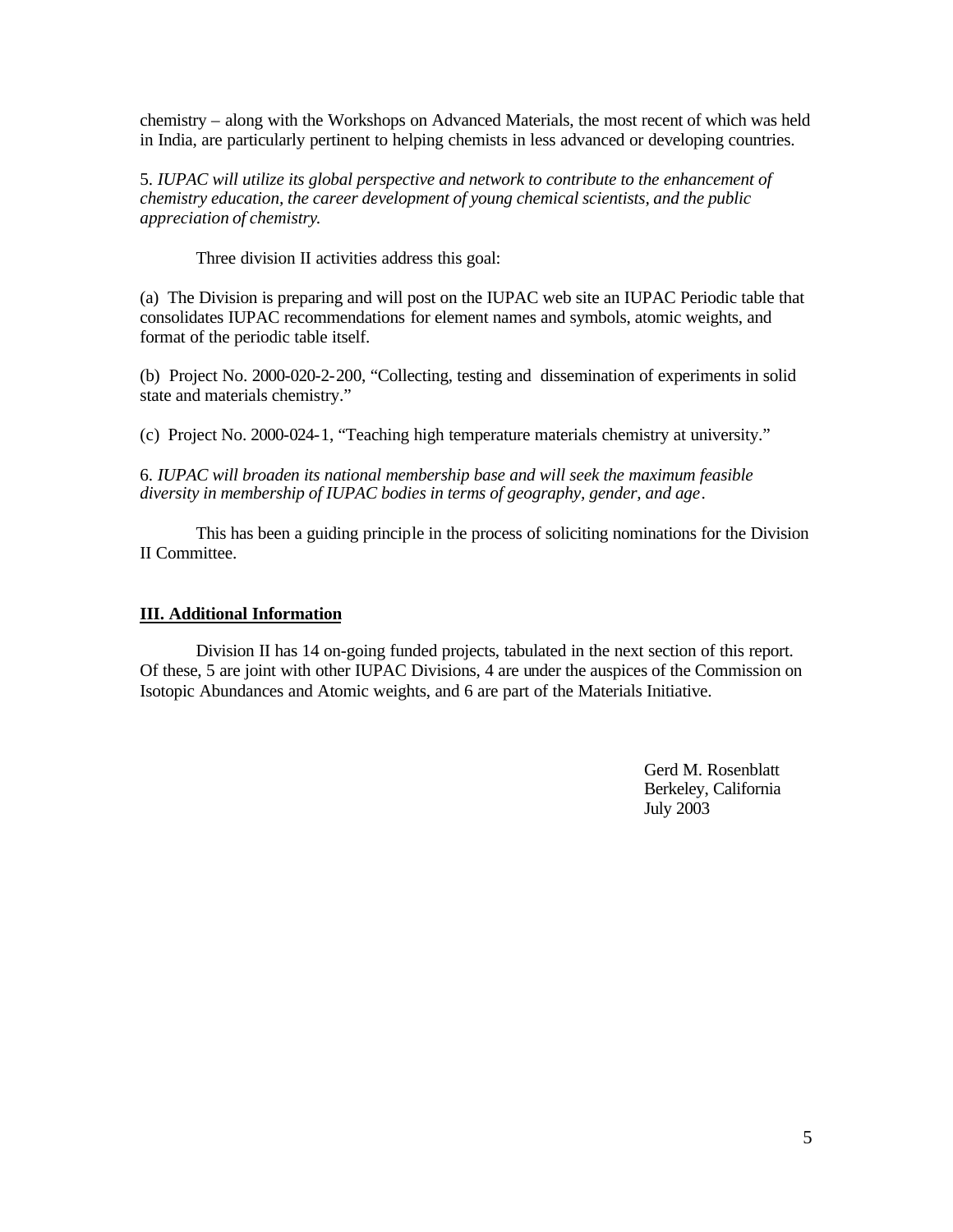## RECENT PUBLICATIONS – 2001-2003

W. H. Koppenol, Names for muonium atoms and ions, *Pure Appl. Chem*., **73**, 377-380, (2001)

P. J. Karol, H. Nakahara, B. W. Petley, and E. Vogt, On the discovery of elements 110 – 112, *Pure Appl. Chem*., **73**, 959-967 (2001).

W. H. Koppenol, Naming of new elements, *Pure Appl. Chem*., **74**, 787-791 (2002).

T. B. Coplen, J.K. Böhlke, P. De Bièvre, T. Ding, N.E. Holden, J. A. Hopple, H. R. Krouse, A. Lamberty, H. S. Peiser, K. Révész, S. E. Rieder, K. J. R. Rosman, E. Roth, P. D. P. Taylor, R. D. Vocke, Jr., And Y. K. Xiao, 2002, Isotope-Abundance Variations Of Selected Elements, Pure Appl. Chem., **74**, 1987-2017 (2002).

T. B. Coplen, J. A. Hopple, J. K. Böhlke, H. S. Peiser, S. E. Rieder, H. R. Krouse, K. J. R. Rosman, T. Ding, R. D. Vocke, Jr., K. M. Révész, A. Lamberty, P. Taylor, and P. De Bièvre, Compilation of Minimum and Maximum Isotope Ratios of Selected Elements in Naturally Occurring Terrestrial Materials and Reagents, U.S. Geological Survey Water-Resources Investigations Report 01-4222, 98 pp. (2002).

J. R. De Laeter, J. K. Böhlke, P. De Bièvre, H. Hidaka, H. S. Peiser, K. J. R. Rosman, and P. D. P. Taylor, 2003, The Atomic Weights Of The Elements: Review 2000, *Pure Appl. Chem.*, **75**, 683-799 (2003).

R. Loss, Atomic Weight of the Elements 2001, *Pure Appl. Chem.* (in press, 2003).

## CURRENT PROJECTS

| Project No:              | 1999-001-1-200                                                        |
|--------------------------|-----------------------------------------------------------------------|
| Submitted by:            | Connelly                                                              |
| Titled:                  | Nomenclature of inorganic chemistry - Revised 'Red Book' - part I.    |
| Amount Allocated:        | \$9930                                                                |
| Project No:              | 1999-043-1-200                                                        |
| Submitted by:            | de Laeter                                                             |
| Titled:                  | Element by element review of atomic weights to the year 2000          |
| <b>Amount Allocated:</b> | \$4000                                                                |
| Project No:              | 1999-049-1-200                                                        |
| Submitted by:            | Voronin                                                               |
| Titled:                  | Thermodynamic characterization of high-temperature superconductors in |
|                          | the yttrium-barium-copper-oxygen system                               |
| <b>Amount Allocated:</b> | \$5000                                                                |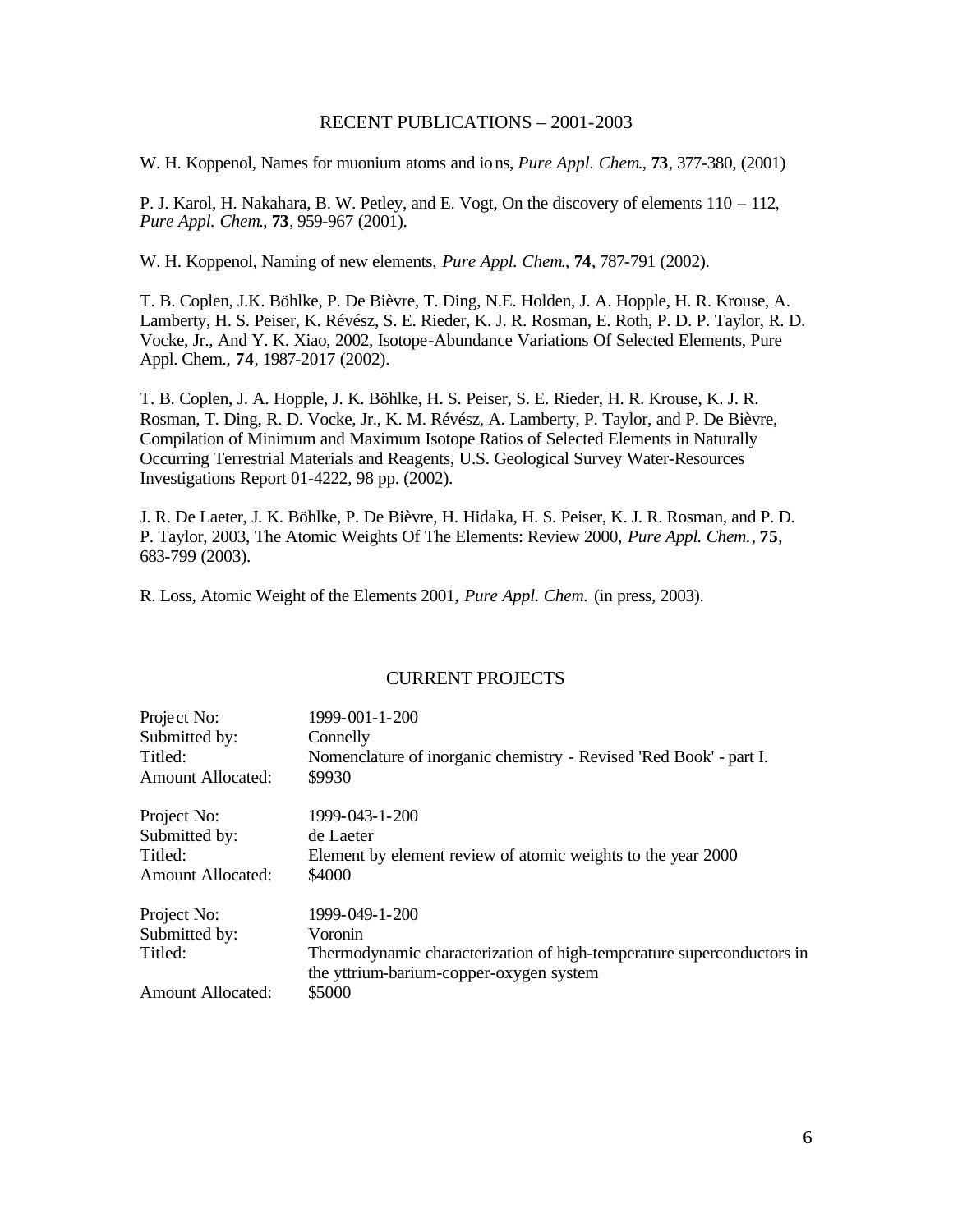| Project No:<br>Submitted by:<br>Titled:<br><b>Amount Allocated:</b><br>Comments: | 2000-002-2-100<br>Yi Hua Ma<br>Standardization of methods for the characterization of inorganic<br>membranes<br>\$5000 (Div I)<br>with Division I                                            |
|----------------------------------------------------------------------------------|----------------------------------------------------------------------------------------------------------------------------------------------------------------------------------------------|
| Project No:<br>Submitted by:<br>Titled:                                          | $2000 - 007 - 1 - 400$<br>Jones<br>Glossary of terms relating to polymeric gels and networks, hybrid<br>inorganic polymeric materials and the processing thereof                             |
| <b>Amount Allocated:</b>                                                         | \$9500 (Div IV)                                                                                                                                                                              |
| Comments:                                                                        | With Division IV                                                                                                                                                                             |
| Project No:<br>Submitted by:<br>Titled:<br><b>Amount Allocated:</b>              | 2000-020-2-200<br>Kizilyalli<br>Collecting, testing and dissemination of experiments in solid state and<br>materials chemistry<br>\$8600                                                     |
| Project No:                                                                      | 2000-022-1-200                                                                                                                                                                               |
| Submitted by:                                                                    | <b>Boehm</b>                                                                                                                                                                                 |
| Titled:                                                                          | Characterization of carbon materials                                                                                                                                                         |
| <b>Amount Allocated:</b>                                                         | \$5500                                                                                                                                                                                       |
| Project No:                                                                      | 2000-024-1                                                                                                                                                                                   |
| Submitted by:                                                                    | Balducci                                                                                                                                                                                     |
| Titled:                                                                          | Teaching high temperature materials chemistry at university                                                                                                                                  |
| <b>Amount Allocated:</b>                                                         | \$4800                                                                                                                                                                                       |
| Project No:                                                                      | 2001-015-1                                                                                                                                                                                   |
| Submitted by:                                                                    | Stanbury                                                                                                                                                                                     |
| Titled:                                                                          | Standard potentials of radicals                                                                                                                                                              |
| <b>Amount Allocated:</b>                                                         | \$15000 (Div I)                                                                                                                                                                              |
| Comments:                                                                        | with Division I                                                                                                                                                                              |
| Project No:                                                                      | 2001-019-1                                                                                                                                                                                   |
| Submitted by:                                                                    | Taylor (Walczyk)                                                                                                                                                                             |
| Titled:                                                                          | Guidelines for mass spectrometric isotope ratio measurements                                                                                                                                 |
| <b>Amount Allocated:</b>                                                         | \$2000                                                                                                                                                                                       |
| Project No:<br>Submitted by:<br>Titled:                                          | 2001-031-1<br>Damhus<br>Alignment of nomenclature in areas of overlap between the preferred<br>names for organic nomenclature and the revision of the nomenclature of<br>inorganic chemistry |
| <b>Amount Allocated:</b>                                                         | \$7520 (Div VIII funds)                                                                                                                                                                      |
| Comments:                                                                        | With Division VIII                                                                                                                                                                           |